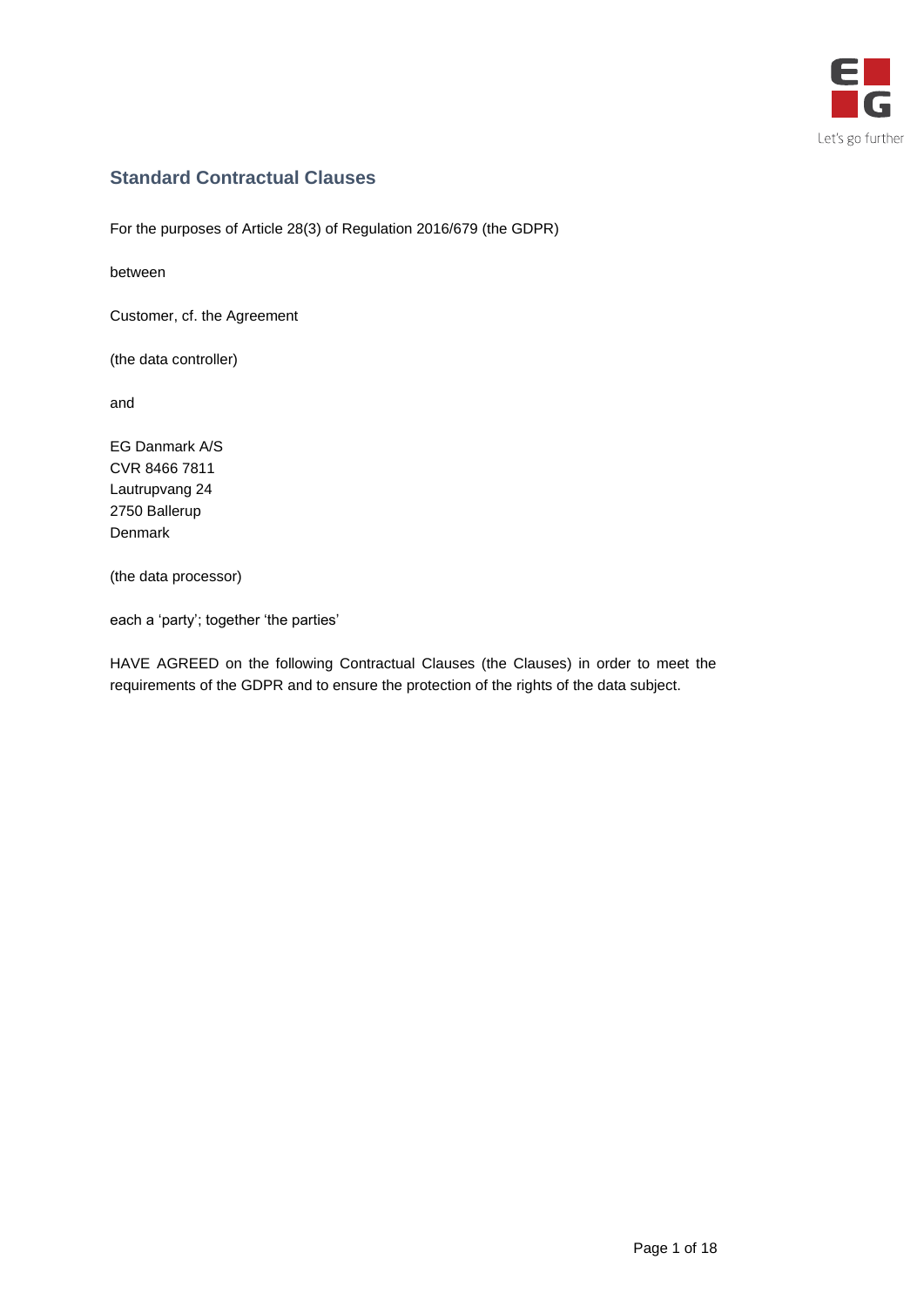

#### **1. Table of Contents**

| Appendix A |  |
|------------|--|
| Appendix B |  |
| Appendix C |  |
| Appendix D |  |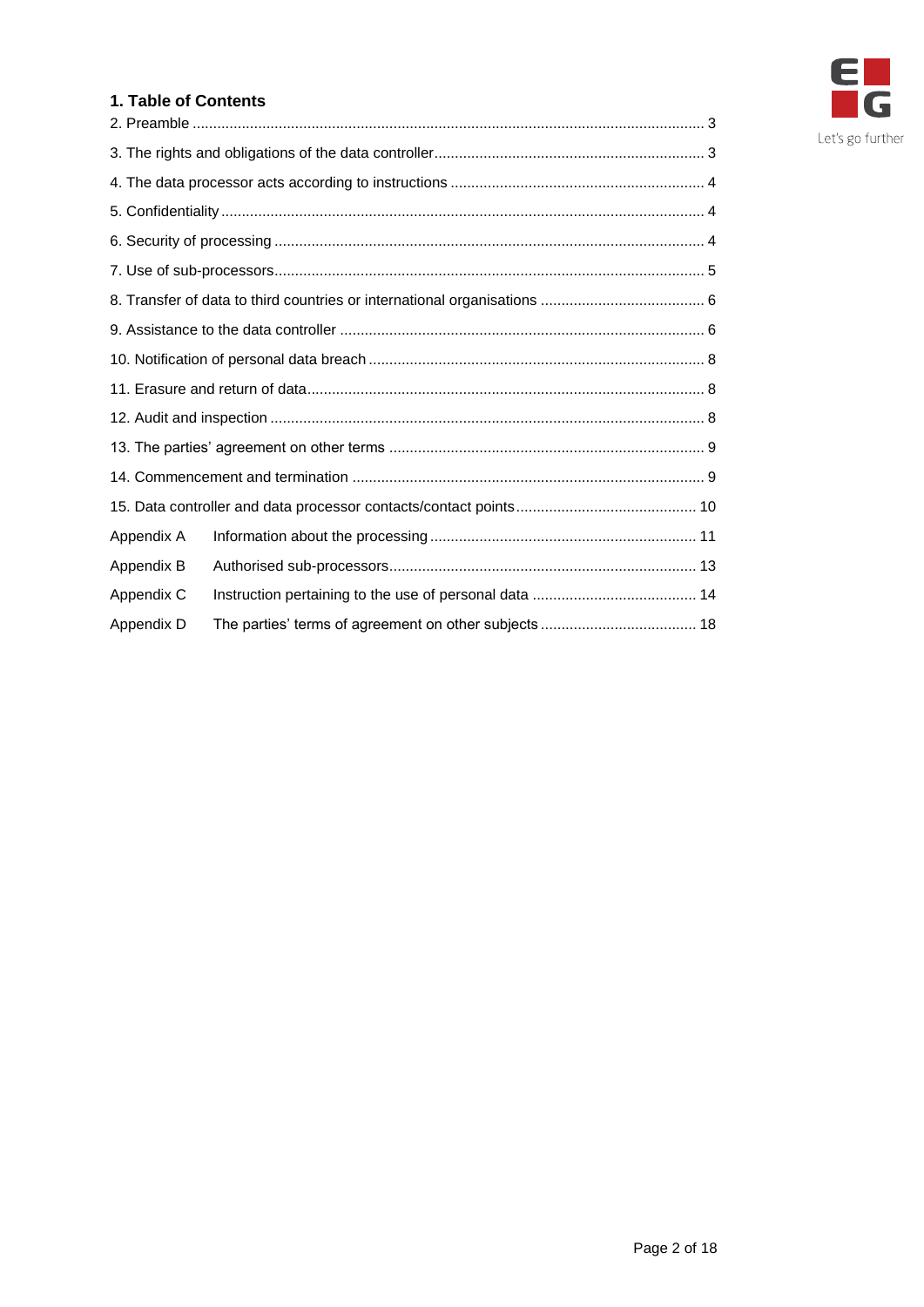## <span id="page-2-0"></span>**2. Preamble**



- 1. These Contractual Clauses (the Clauses) set out the rights and obligations of the data controller and the data processor, when processing personal data on behalf of the data controller.
- 2. The Clauses have been designed to ensure the parties' compliance with Article 28(3) of Regulation 2016/679 of the European Parliament and of the Council of 27 April 2016 on the protection of natural persons with regard to the processing of personal data and on the free movement of such data and repealing Directive 95/46/EC (General Data Protection Regulation).
- 3. In the context of the provision of ASPECT4, the data processor will process personal data on behalf of the data controller in accordance with the Clauses.
- 4. The Clauses shall take priority over any similar provisions contained in other agreements between the parties.
- 5. Four appendices are attached to the Clauses and form an integral part of the Clauses.
- 6. Appendix A contains details about the processing of personal data, including the purpose and nature of the processing, type of personal data, categories of data subject and duration of the processing.
- 7. Appendix B contains the data controller's conditions for the data processor's use of sub-processors and a list of sub-processors authorised by the data controller.
- 8. Appendix C contains the data controller's instructions with regards to the processing of personal data, the minimum security measures to be implemented by the data processor and how audits of the data processor and any sub-processors are to be performed.
- 9. Appendix D contains provisions for other activities which are not covered by the Clauses.
- 10. The Clauses along with appendices shall be retained in writing, including electronically, by both parties.
- 11. The Clauses shall not exempt the data processor from obligations to which the data processor is subject pursuant to the General Data Protection Regulation (the GDPR) or other legislation.

# <span id="page-2-1"></span>**3. The rights and obligations of the data controller**

 $\overline{a}$ 

- 1. The data controller is responsible for ensuring that the processing of personal data takes place in compliance with the GDPR (see Article 24 GDPR), the applicable EU or Member State<sup>1</sup> data protection provisions and the Clauses.
- 2. The data controller has the right and obligation to make decisions about the purposes and means of the processing of personal data.

<sup>1</sup> References to "Member States" made throughout the Clauses shall be understood as references to "EEA Member States".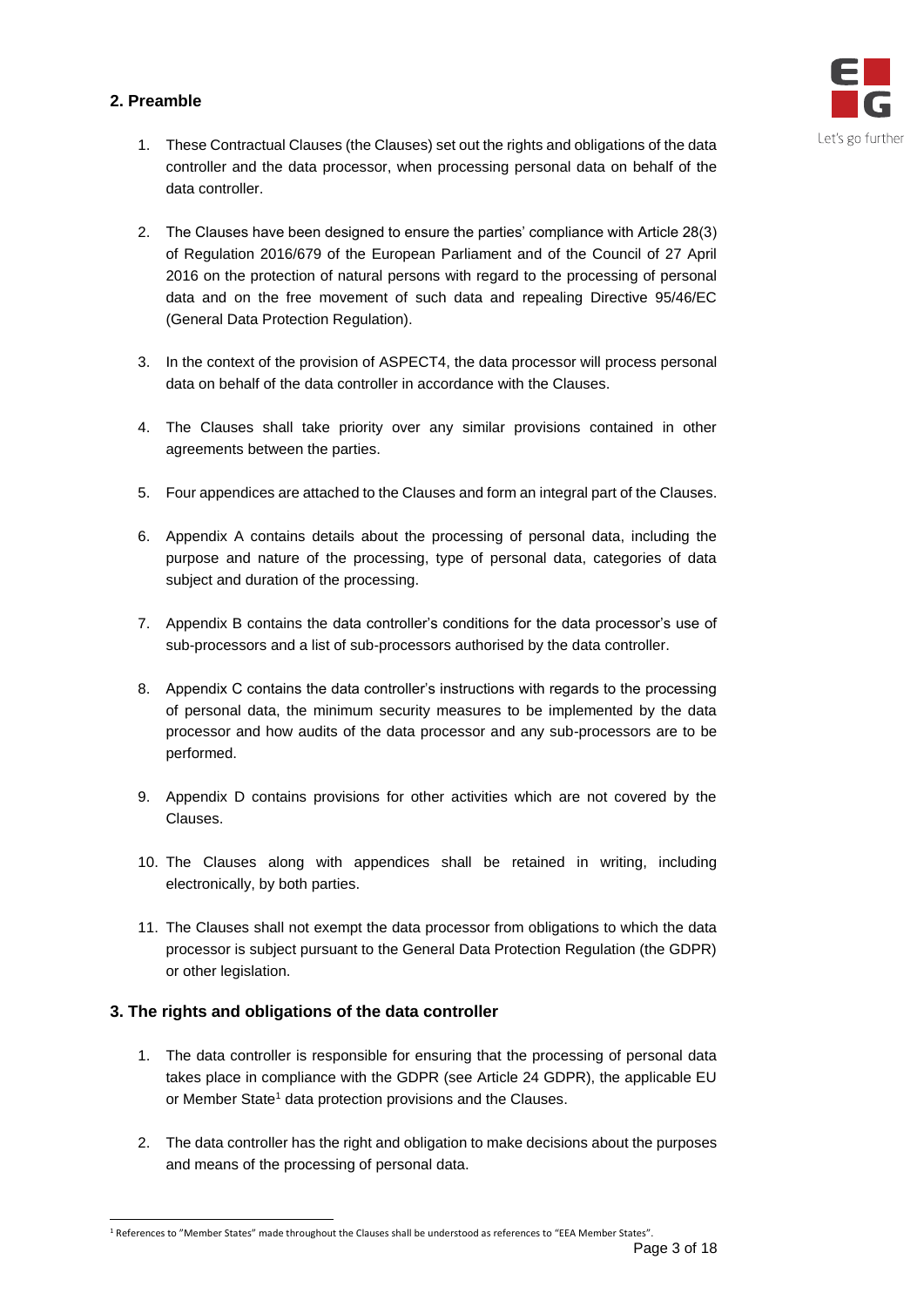

3. The data controller shall be responsible, among other, for ensuring that the processing of personal data, which the data processor is instructed to perform, has a legal basis.

#### <span id="page-3-0"></span>**4. The data processor acts according to instructions**

- 1. The data processor shall process personal data only on documented instructions from the data controller, unless required to do so by Union or Member State law to which the processor is subject. Such instructions shall be specified in appendices A and C. Subsequent instructions can also be given by the data controller throughout the duration of the processing of personal data, but such instructions shall always be documented and kept in writing, including electronically, in connection with the Clauses.
- 2. The data processor shall immediately inform the data controller if instructions given by the data controller, in the opinion of the data processor, contravene the GDPR or the applicable EU or Member State data protection provisions.

#### <span id="page-3-1"></span>**5. Confidentiality**

- 1. The data processor shall only grant access to the personal data being processed on behalf of the data controller to persons under the data processor's authority who have committed themselves to confidentiality or are under an appropriate statutory obligation of confidentiality and only on a need to know basis. The list of persons to whom access has been granted shall be kept under periodic review. On the basis of this review, such access to personal data can be withdrawn, if access is no longer necessary, and personal data shall consequently not be accessible anymore to those persons.
- 2. The data processor shall at the request of the data controller demonstrate that the concerned persons under the data processor's authority are subject to the abovementioned confidentiality.

#### <span id="page-3-2"></span>**6. Security of processing**

1. Article 32 GDPR stipulates that, taking into account the state of the art, the costs of implementation and the nature, scope, context and purposes of processing as well as the risk of varying likelihood and severity for the rights and freedoms of natural persons, the data controller and data processor shall implement appropriate technical and organisational measures to ensure a level of security appropriate to the risk.

The data controller shall evaluate the risks to the rights and freedoms of natural persons inherent in the processing and implement measures to mitigate those risks. Depending on their relevance, the measures may include the following:

- a. Pseudonymisation and encryption of personal data;
- b. the ability to ensure ongoing confidentiality, integrity, availability and resilience of processing systems and services;
- c. the ability to restore the availability and access to personal data in a timely manner in the event of a physical or technical incident;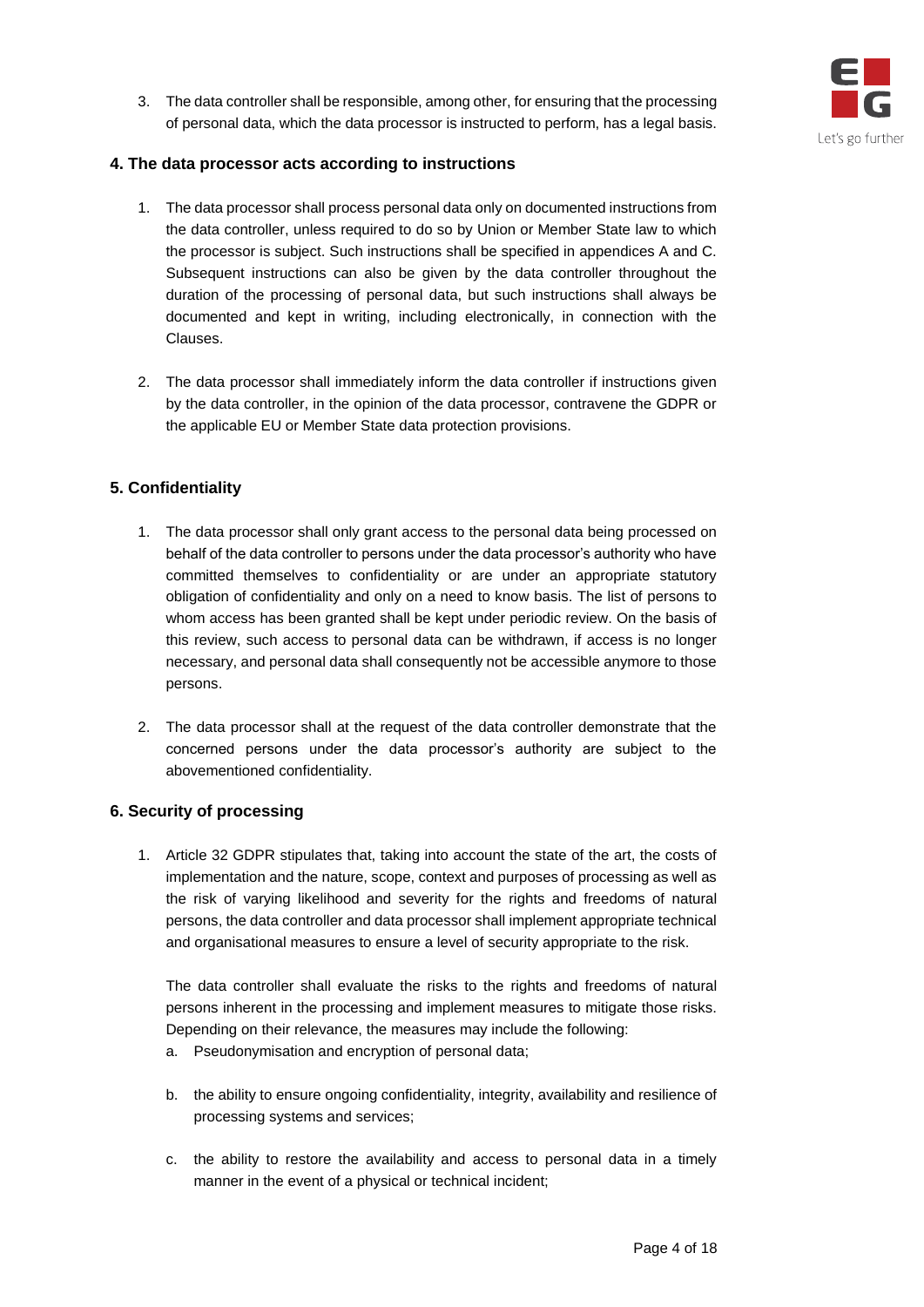

- d. a process for regularly testing, assessing and evaluating the effectiveness of technical and organisational measures for ensuring the security of the processing.
- 2. According to Article 32 GDPR, the data processor shall also independently from the data controller – evaluate the risks to the rights and freedoms of natural persons inherent in the processing and implement measures to mitigate those risks. To this effect, the data controller shall provide the data processor with all information necessary to identify and evaluate such risks.
- 3. Furthermore, the data processor shall assist the data controller in ensuring compliance with the data controller's obligations pursuant to Articles 32 GDPR, by *inter alia* providing the data controller with information concerning the technical and organisational measures already implemented by the data processor pursuant to Article 32 GDPR along with all other information necessary for the data controller to comply with the data controller's obligation under Article 32 GDPR.

If subsequently – in the assessment of the data controller – mitigation of the identified risks require further measures to be implemented by the data processor, than those already implemented by the data processor pursuant to Article 32 GDPR, the data controller shall specify these additional measures to be implemented in Appendix C.

#### <span id="page-4-0"></span>**7. Use of sub-processors**

- 1. The data processor shall meet the requirements specified in Article 28(2) and (4) GDPR in order to engage another processor (a sub-processor).
- 2. The data processor shall therefore not engage another processor (sub-processor) for the fulfilment of the Clauses without the prior general written authorisation of the data controller.

The data processor has the data controller's general authorisation for the engagement of sub-processors. The data processor shall inform in writing the data controller of any intended changes concerning the addition or replacement of sub-processors at least 30 days in advance, thereby giving the data controller the opportunity to object to such changes prior to the engagement of the concerned sub-processor(s). Longer time periods of prior notice for specific sub-processing services can be provided in Appendix B. The list of sub-processors already authorised by the data controller can be found in Appendix B.

3. Where the data processor engages a sub-processor for carrying out specific processing activities on behalf of the data controller, the same data protection obligations as set out in the Clauses shall be imposed on that sub-processor by way of a contract or other legal act under EU or Member State law, in particular providing sufficient guarantees to implement appropriate technical and organisational measures in such a manner that the processing will meet the requirements of the Clauses and the GDPR.

The data processor shall therefore be responsible for requiring that the sub-processor at least complies with the obligations to which the data processor is subject pursuant to the Clauses and the GDPR.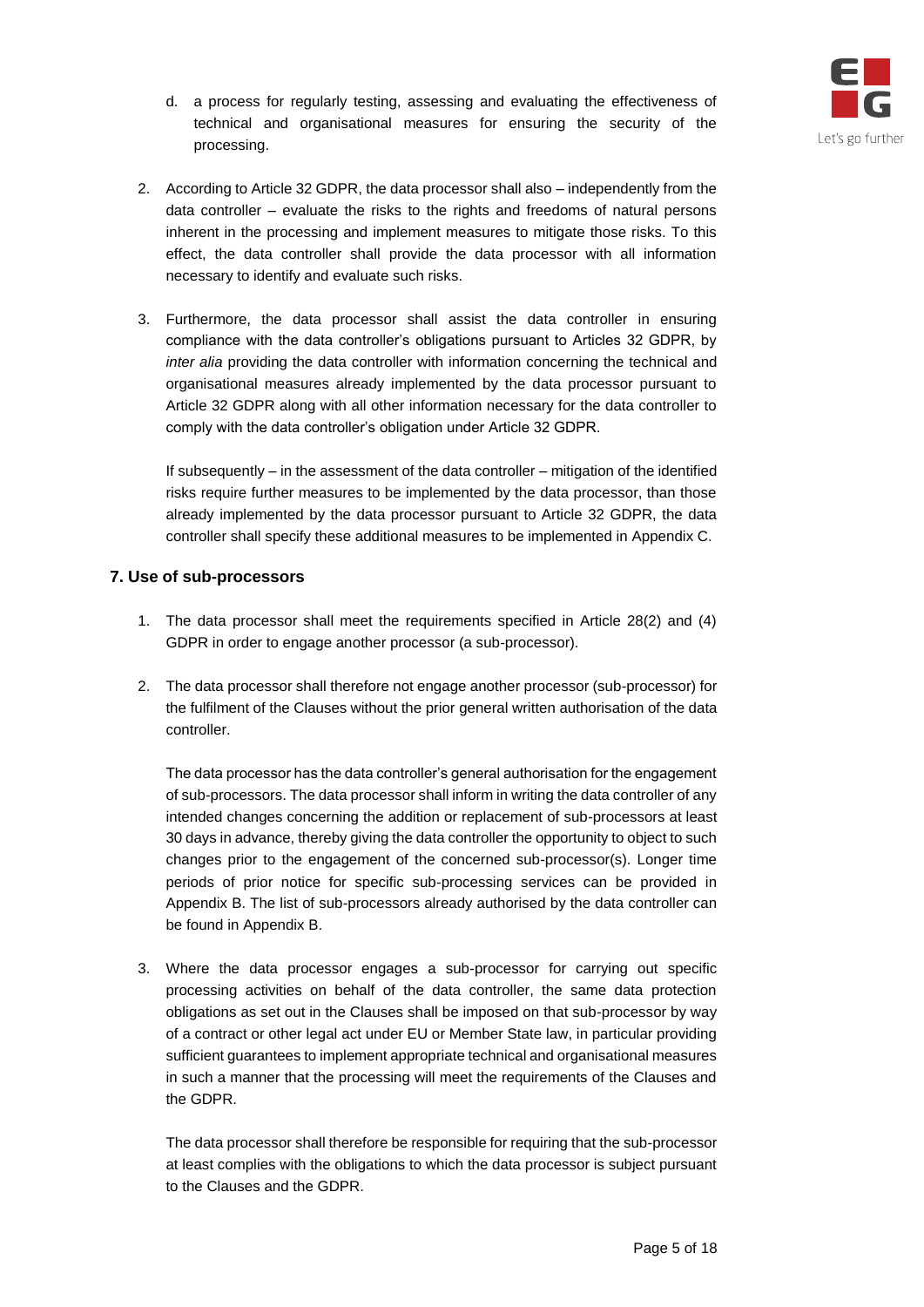

- 4. A copy of such a sub-processor agreement and subsequent amendments shall at the data controller's request – be submitted to the data controller, thereby giving the data controller the opportunity to ensure that the same data protection obligations as set out in the Clauses are imposed on the sub-processor. Clauses on business related issues that do not affect the legal data protection content of the sub-processor agreement, shall not require submission to the data controller.
- 5. The data processor shall agree a third-party beneficiary clause with the sub-processor where – in the event of bankruptcy of the data processor – the data controller shall be a third-party beneficiary to the sub-processor agreement and shall have the right to enforce the agreement against the sub-processor engaged by the data processor, e.g. enabling the data controller to instruct the sub-processor to delete or return the personal data.
- 6. If the sub-processor does not fulfil his data protection obligations, the data processor shall remain fully liable to the data controller as regards the fulfilment of the obligations of the sub-processor. This does not affect the rights of the data subjects under the GDPR – in particular those foreseen in Articles 79 and 82 GDPR – against the data controller and the data processor, including the sub-processor.

## <span id="page-5-0"></span>**8. Transfer of data to third countries or international organisations**

- 1. Any transfer of personal data to third countries or international organisations by the data processor shall only occur on the basis of documented instructions from the data controller and shall always take place in compliance with Chapter V GDPR.
- 2. In case transfers to third countries or international organisations, which the data processor has not been instructed to perform by the data controller, is required under EU or Member State law to which the data processor is subject, the data processor shall inform the data controller of that legal requirement prior to processing unless that law prohibits such information on important grounds of public interest.
- 3. Without documented instructions from the data controller, the data processor therefore cannot within the framework of the Clauses:
	- a. transfer personal data to a data controller or a data processor in a third country or in an international organization
	- b. transfer the processing of personal data to a sub-processor in a third country
	- c. have the personal data processed in by the data processor in a third country
- 4. The data controller's instructions regarding the transfer of personal data to a third country including, if applicable, the transfer tool under Chapter V GDPR on which they are based, shall be set out in Appendix C.6.
- 5. The Clauses shall not be confused with standard data protection clauses within the meaning of Article 46(2)(c) and (d) GDPR, and the Clauses cannot be relied upon by the parties as a transfer tool under Chapter V GDPR.

#### <span id="page-5-1"></span>**9. Assistance to the data controller**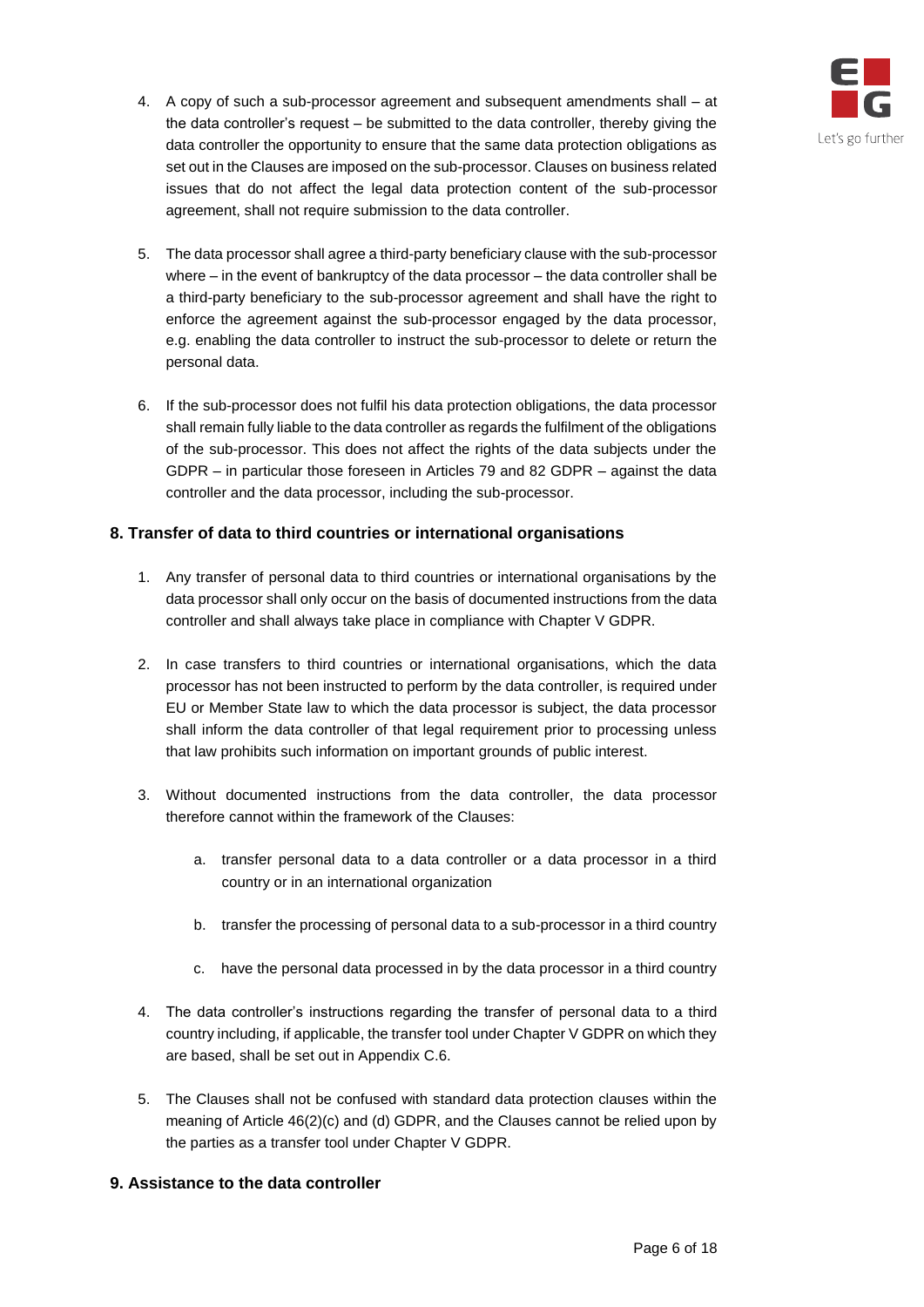

1. Taking into account the nature of the processing, the data processor shall assist the data controller by appropriate technical and organisational measures, insofar as this is possible, in the fulfilment of the data controller's obligations to respond to requests for exercising the data subject's rights laid down in Chapter III GDPR.

This entails that the data processor shall, insofar as this is possible, assist the data controller in the data controller's compliance with:

- a. the right to be informed when collecting personal data from the data subject
- b. the right to be informed when personal data have not been obtained from the data subject
- c. the right of access by the data subject
- d. the right to rectification
- e. the right to erasure ('the right to be forgotten')
- f. the right to restriction of processing
- g. notification obligation regarding rectification or erasure of personal data or restriction of processing
- h. the right to data portability
- i. the right to object
- j. the right not to be subject to a decision based solely on automated processing, including profiling
- 2. In addition to the data processor's obligation to assist the data controller pursuant to Clause 6.3., the data processor shall furthermore, taking into account the nature of the processing and the information available to the data processor, assist the data controller in ensuring compliance with:
	- a. The data controller's obligation to without undue delay and, where feasible, not later than 72 hours after having become aware of it, notify the personal data breach to the competent supervisory authority, The Danish Data protection Agency, unless the personal data breach is unlikely to result in a risk to the rights and freedoms of natural persons;
	- b. the data controller's obligation to without undue delay communicate the personal data breach to the data subject, when the personal data breach is likely to result in a high risk to the rights and freedoms of natural persons:
	- c. the data controller's obligation to carry out an assessment of the impact of the envisaged processing operations on the protection of personal data (a data protection impact assessment);
	- d. the data controller's obligation to consult the competent supervisory authority, The Danish Data protection Agency, prior to processing where a data protection impact assessment indicates that the processing would result in a high risk in the absence of measures taken by the data controller to mitigate the risk.
- 3. The parties shall define in Appendix C the appropriate technical and organisational measures by which the data processor is required to assist the data controller as well as the scope and the extent of the assistance required. This applies to the obligations foreseen in Clause 9.1. and 9.2.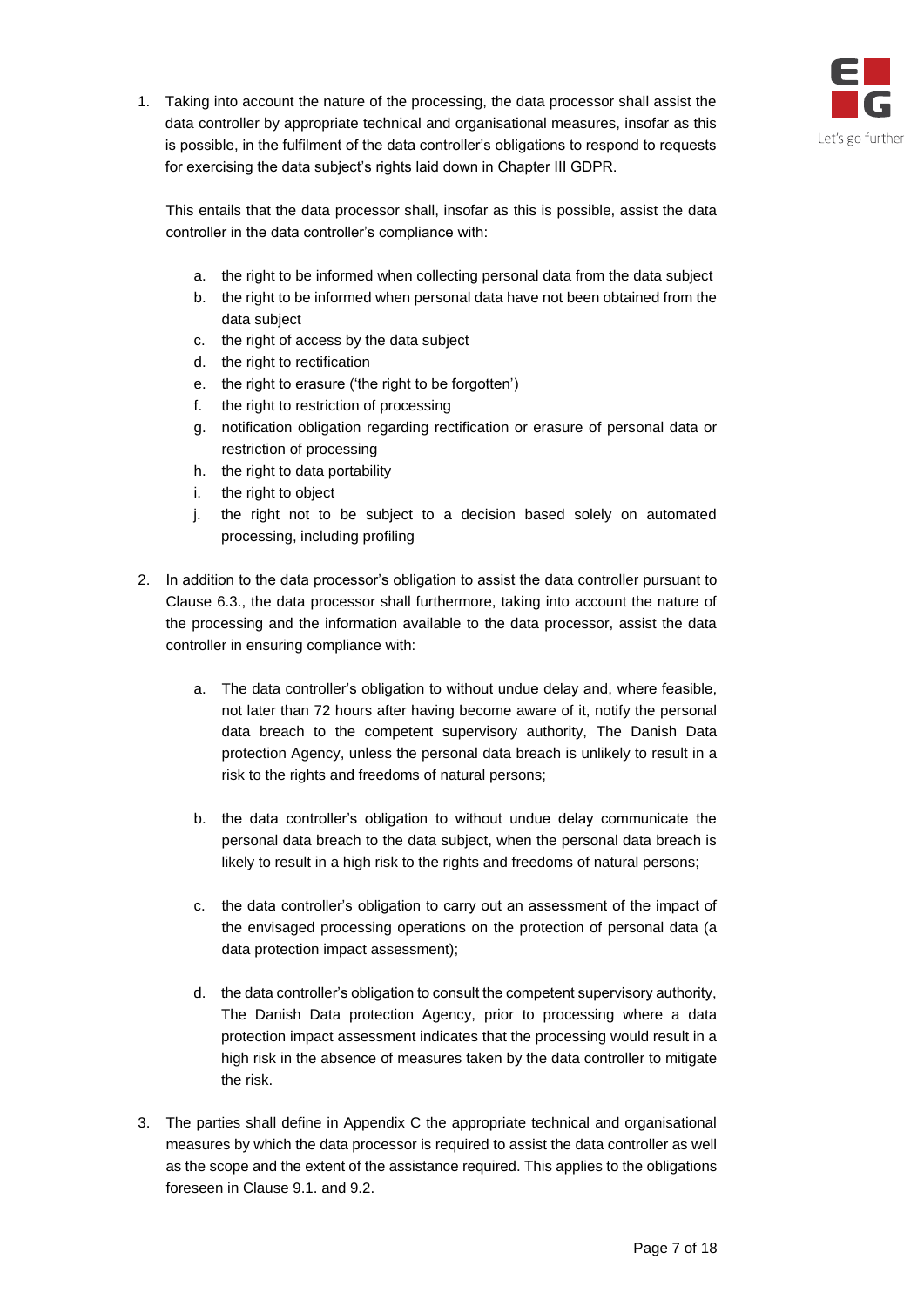## <span id="page-7-0"></span>**10. Notification of personal data breach**



- 1. In case of any personal data breach, the data processor shall, without undue delay after having become aware of it, notify the data controller of the personal data breach.
- 2. The data processor's notification to the data controller shall, if possible, take place within 48 hours after the data processor has become aware of the personal data breach to enable the data controller to comply with the data controller's obligation to notify the personal data breach to the competent supervisory authority, cf. Article 33 GDPR.
- 3. In accordance with Clause 9(2)(a), the data processor shall assist the data controller in notifying the personal data breach to the competent supervisory authority, meaning that the data processor is required to assist in obtaining the information listed below which, pursuant to Article 33(3)GDPR, shall be stated in the data controller's notification to the competent supervisory authority:
	- a. The nature of the personal data including where possible, the categories and approximate number of data subjects concerned, and the categories and approximate number of personal data records concerned;
	- b. the likely consequences of the personal data breach;
	- c. the measures taken or proposed to be taken by the controller to address the personal data breach, including, where appropriate, measures to mitigate its possible adverse effects.
- 4. The parties shall define in Appendix C all the elements to be provided by the data processor when assisting the data controller in the notification of a personal data breach to the competent supervisory authority.

# <span id="page-7-1"></span>**11. Erasure and return of data**

1. On termination of the provision of personal data processing services, the data processor shall be under obligation to delete all personal data processed on behalf of the data controller and certify to the data controller that it has done so unless Union or Member State law requires storage of the personal data.

# <span id="page-7-2"></span>**12. Audit and inspection**

- 1. The data processor shall make available to the data controller all information necessary to demonstrate compliance with the obligations laid down in Article 28 and the Clauses and allow for and contribute to audits, including inspections, conducted by the data controller or another auditor mandated by the data controller.
- 2. Procedures applicable to the data controller's audits, including inspections, of the data processor and sub-processors are specified in appendices C.7. and C.8.
- 3. The data processor shall be required to provide the supervisory authorities, which pursuant to applicable legislation have access to the data controller's and data processor's facilities, or representatives acting on behalf of such supervisory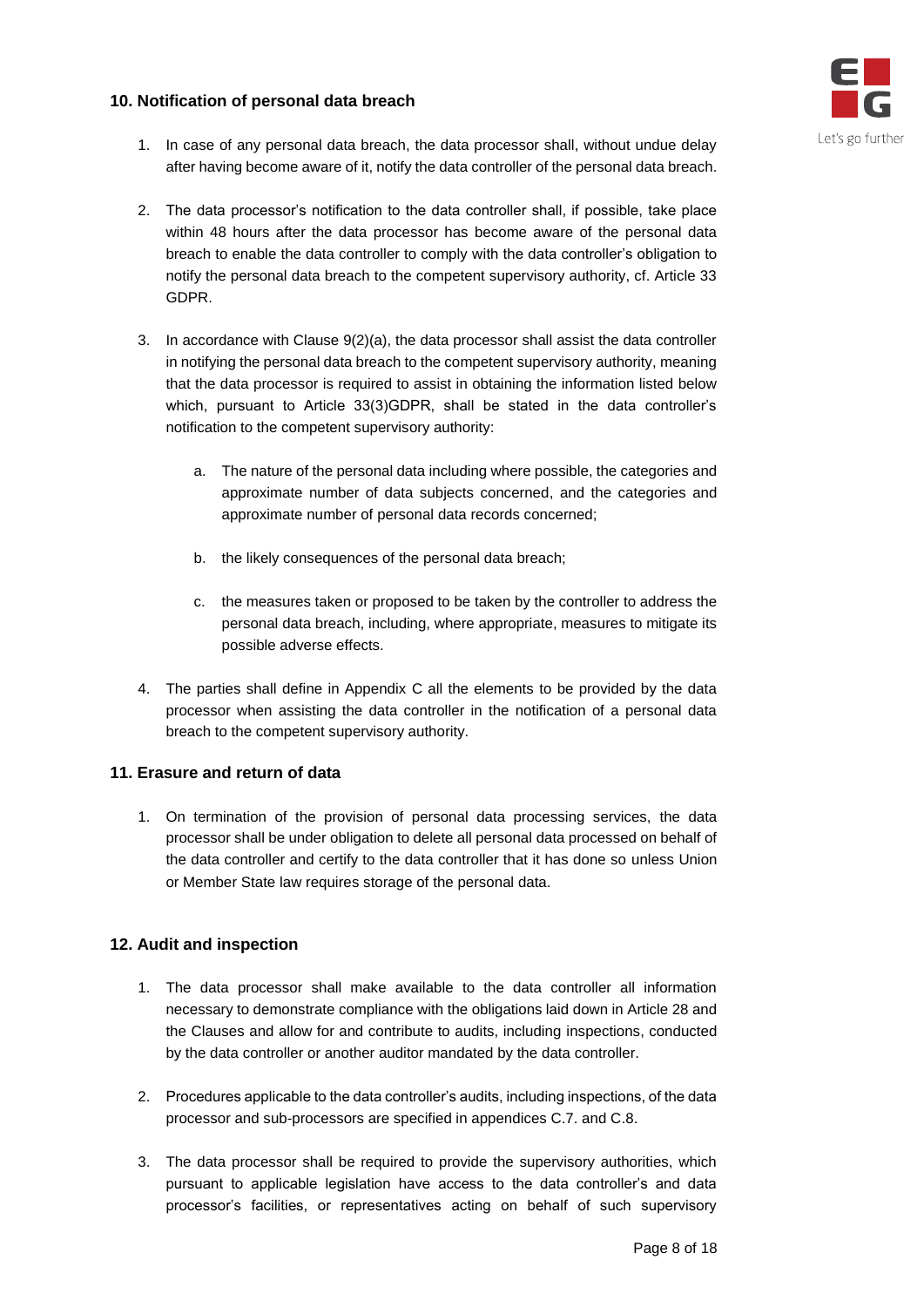

## <span id="page-8-0"></span>**13. The parties' agreement on other terms**

1. The parties may agree other clauses concerning the provision of the personal data processing service specifying e.g. liability, as long as they do not contradict directly or indirectly the Clauses or prejudice the fundamental rights or freedoms of the data subject and the protection afforded by the GDPR.

## <span id="page-8-1"></span>**14. Commencement and termination**

- 1. The Clauses shall become effective on the date of both parties' signature.
- 2. Both parties shall be entitled to require the Clauses renegotiated if changes to the law or inexpediency of the Clauses should give rise to such renegotiation.
- 3. The Clauses shall apply for the duration of the provision of personal data processing services. For the duration of the provision of personal data processing services, the Clauses cannot be terminated unless other Clauses governing the provision of personal data processing services have been agreed between the parties.
- 4. If the provision of personal data processing services is terminated, and the personal data is deleted or returned to the data controller pursuant to Clause 11.1. and Appendix C.4., the Clauses may be terminated by written notice by either party.

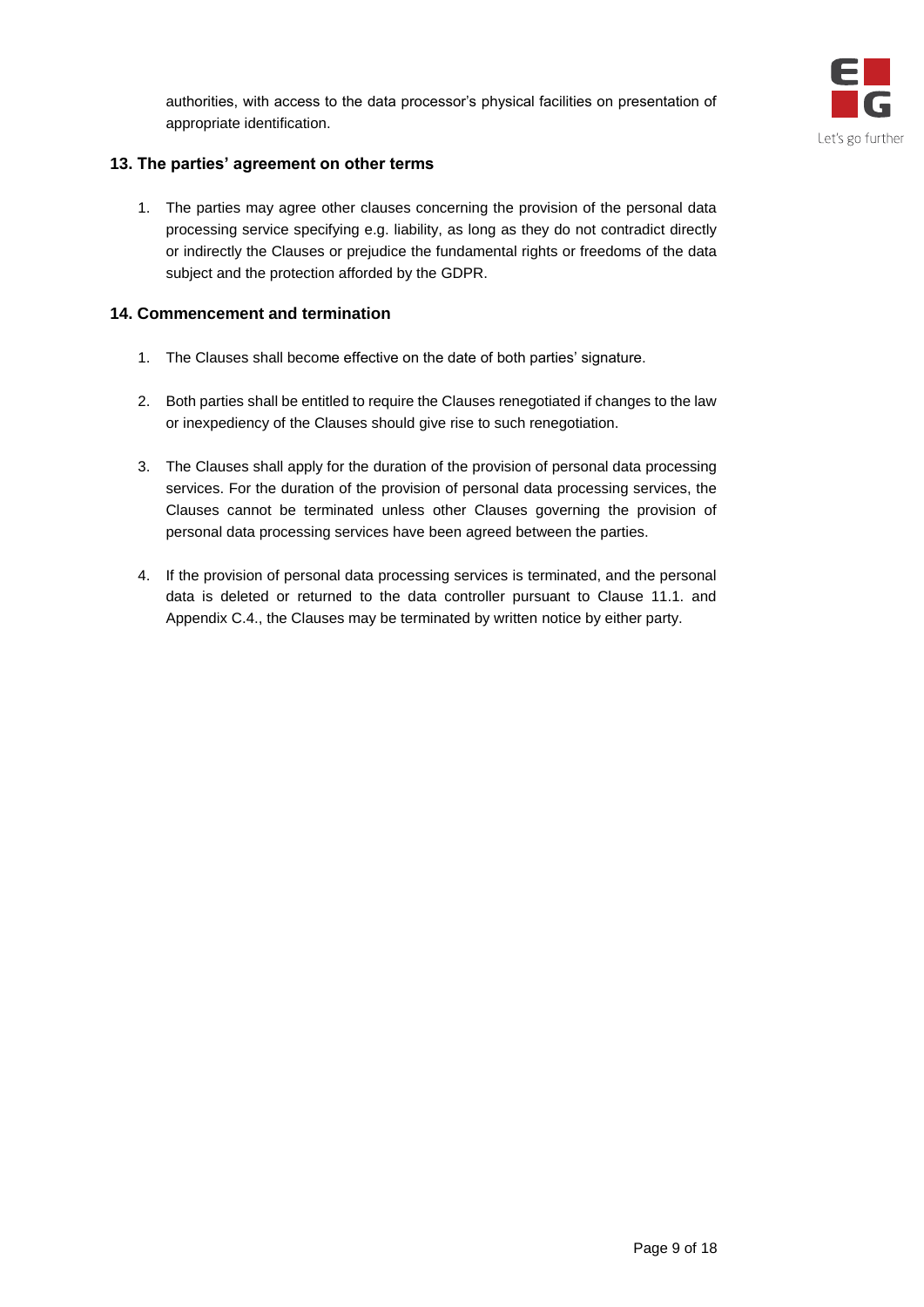5. Signature



On behalf of the data controller

Name Position Phone number E-mail address Signature

On behalf of the data processor

Name Position Phone number E-mail address **Signature** 

## <span id="page-9-0"></span>**15. Data controller and data processor contacts/contact points**

- 1. The parties may contact each other using the following contacts/contact points:
- 2. The parties shall be under obligation continuously to inform each other of changes to contacts/contact points.

Name Position Telephone E-mail

Name Position Telephone E-mail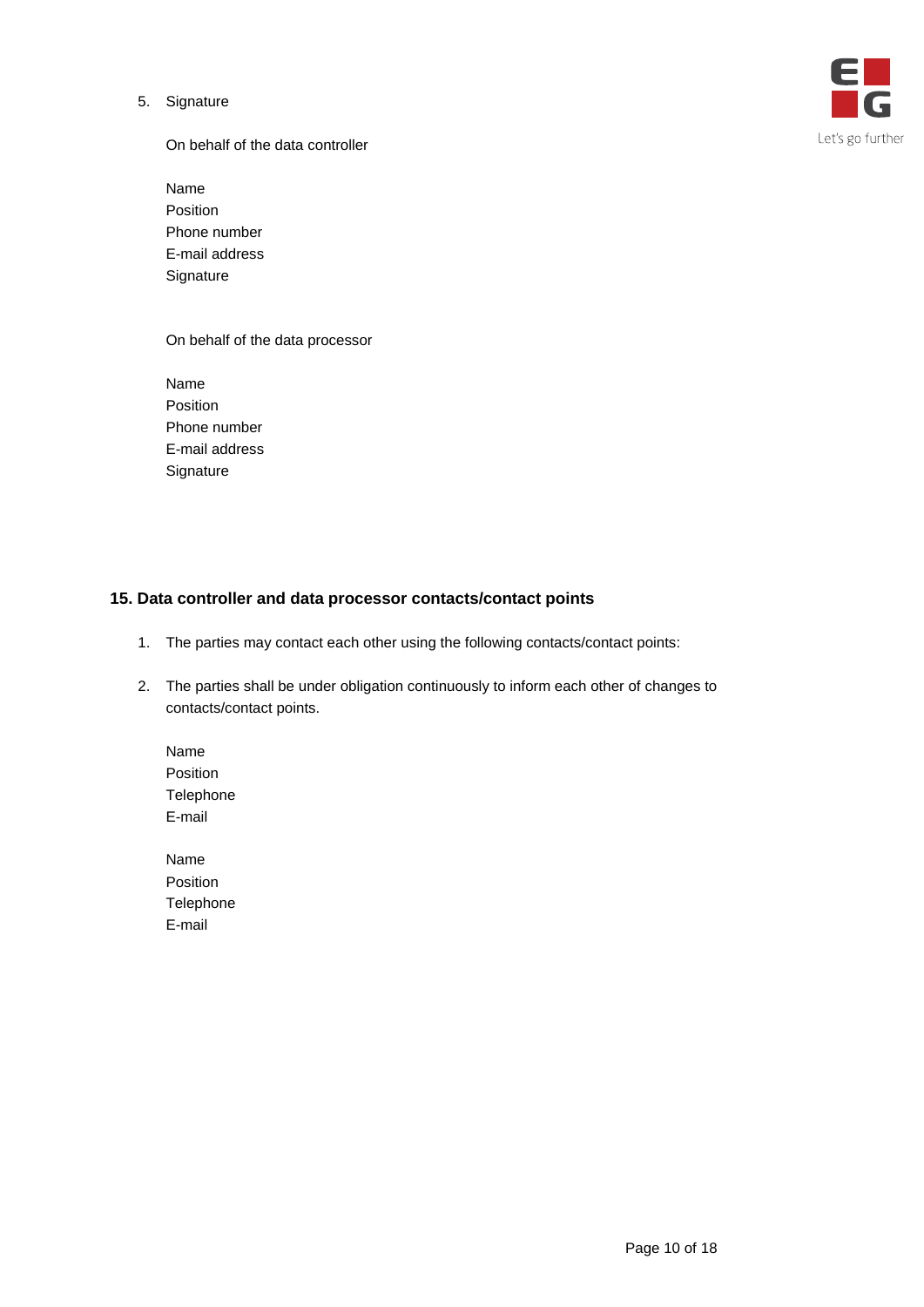# <span id="page-10-0"></span>**Appendix A Information about the processing**



# **A.1. The purpose of the data processor's processing of personal data on behalf of the data controller is:**

The Clauses are entered into as part of or with reference to the parties' agreement concerning the supply of one or more IT services by the data processor to the data controller (the Agreement).

# **A.2. The data processor's processing of personal data on behalf of the data controller shall mainly pertain to (the nature of the processing):**

In connection with the data processor's provision of IT services to the data controller, personal data are processed as required in order to deliver the services set out in the Agreement, including storage, collection, registration, structuring, combination, erasure, filing, etc.

## **A.3. The processing includes the following types of personal data about data subjects:**

## **Ordinary personal information (cf. General Data Protection Regulation Art. 6)**

- $\boxtimes$  Name
- ☒ Address
- $\boxtimes$  E-mail
- $\boxtimes$  Phone number
- $\Box$  Citizenship
- $\boxtimes$  Date of birth
- ☒ Gender
- $\Box$  Marital status
- $\boxtimes$  Job title
- ☒ Job ID
- $\boxtimes$  Bank account information
- $\boxtimes$  Pictures
- $\Box$  IP and Cookie information
- $\boxtimes$  Other common personal information

#### **Sensitive personal information (cf. General Data Protection Regulation Art. 9):**

- $\Box$  Race or ethnic origin
- $\Box$  Political beliefs
- $\Box$  Religious beliefs
- $\Box$  Philosophical beliefs
- $\boxtimes$  Trade Union Membership
- $\Box$  Genetic data
- $\Box$  Biometric data
- $\Box$  Health-related data, including abuse of medicine, narcotics, alcohol etc.
- $\Box$  The sexual relation or sexual orientation of a physical person

#### **Personal data relating to criminal convictions and offenses (cf. General Data Protection Regulation Art. 10):**

- $\Box$  Criminal convictions
- $\Box$  Criminal offenses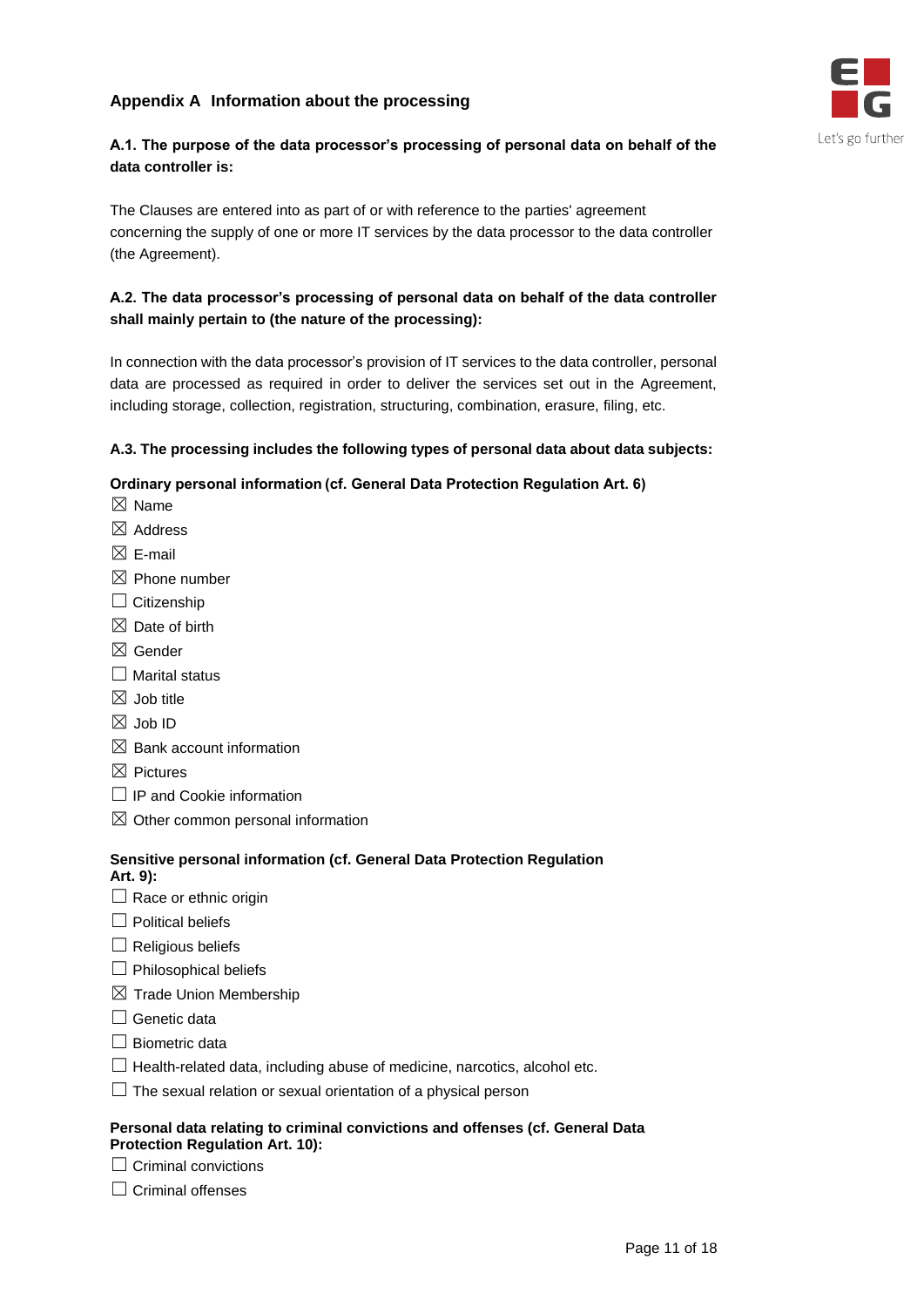## **Information regarding personal identification number (cf. the Danish Data Protection Act, section 11)**



 $\boxtimes$  Personal identification number

#### **A.4. Processing includes the following categories of data subject:**

- $\boxtimes$  Employees
- $\boxtimes$  Users, Patients, Citizens, Customers, Clients or similar
- $\Box$  Children (0 12 years)
- $\Box$  Youth (13 18 years)
- □ Relatives
- □ Collaborators
- ☒ Other

## **A.5. The data processor's processing of personal data on behalf of the data controller may be performed when the Clauses commence. Processing has the following duration:**

The processing is not limited in time and will continue as long as necessary for the data processor's performance of the agreed tasks and compliance with obligations towards the data controller as set out in the Agreement.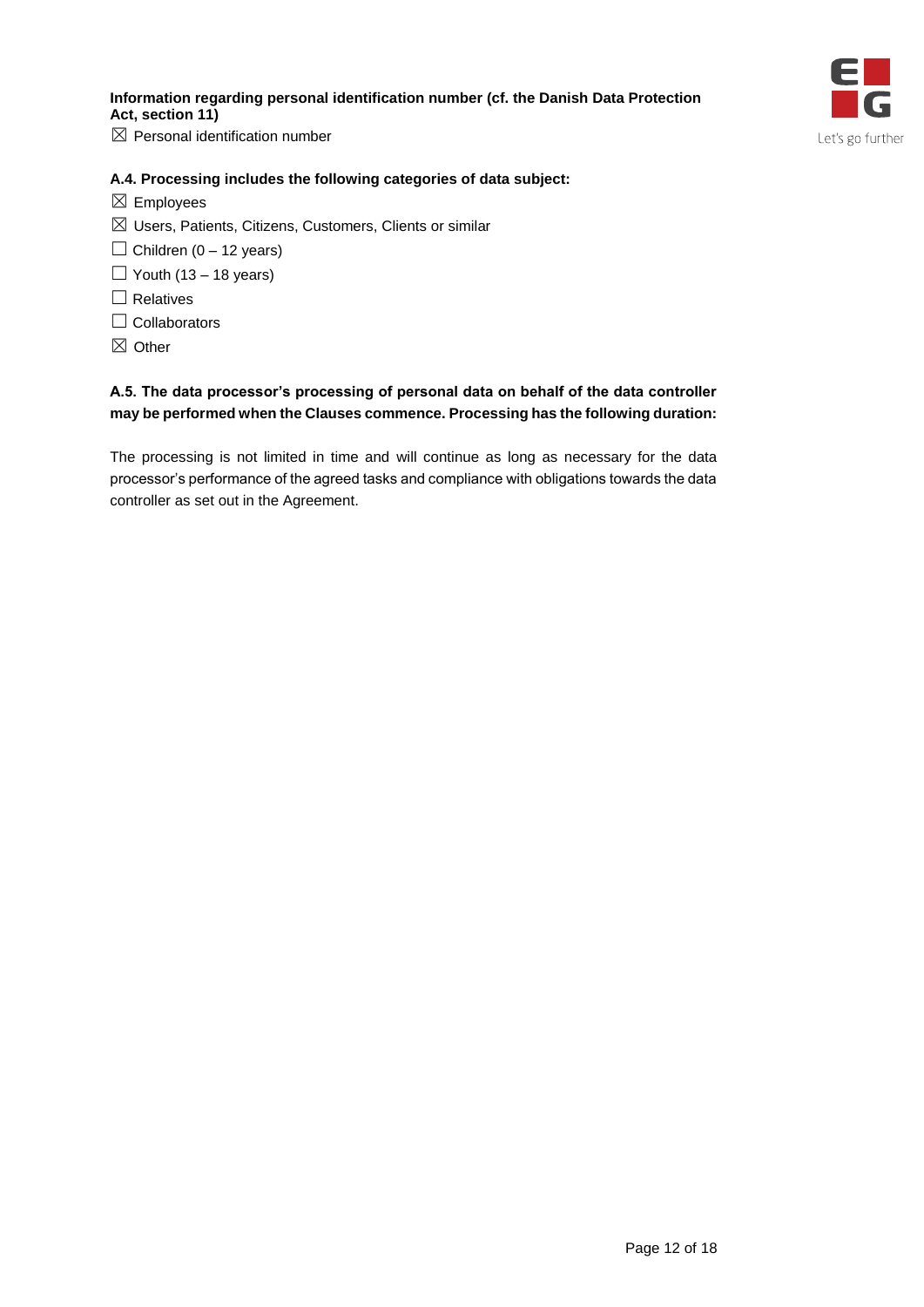## <span id="page-12-0"></span>**Appendix B Authorised sub-processors B.1. Approved sub-processors**



The document including the list of sub-processors is available [here](https://global.eg.dk/siteassets/media/files/about-eg/terms/aspect4/aspect4---sub-processors-uk.pdf) [\(https://global.eg.dk/siteassets/media/files/about-eg/terms/aspect4/aspect4---sub](https://global.eg.dk/siteassets/media/files/about-eg/terms/aspect4/aspect4---sub-processors-uk.pdf)[processors-uk.pdf\)](https://global.eg.dk/siteassets/media/files/about-eg/terms/aspect4/aspect4---sub-processors-uk.pdf)

#### **B.2. Prior notice for the authorisation of sub-processors**

Pursuant to Clause 7.3, the data processor has the data controller's general approval to use and replace sub-processors. The data processor must notify the data controller by email or in writing in general, e.g. via a digital notification system with the data processor (and/or the data processor's sub-processors) about any planned changes regarding addition or replacement of sub-processors with at least thirty (30) days' notice and thereby allow the data controller to object to such changes before using such sub-processor(s).

#### **B.3 Approved sub-processors with special terms**

The data processor is responsible for the services provided by sub-processors in the same way as for the data processor's own services.

If the data processor in the performance of the Agreement uses services from subprocessors, that are subject to other terms than those set out in the Agreement, such other terms will be included in the list of sub-processors "ASPECT4 – Sub-processors", cf. Appendix B, Clause B.1.

These will terms apply in the relationship between the data controller and the data processor as regards the processing done by the sub-processor.

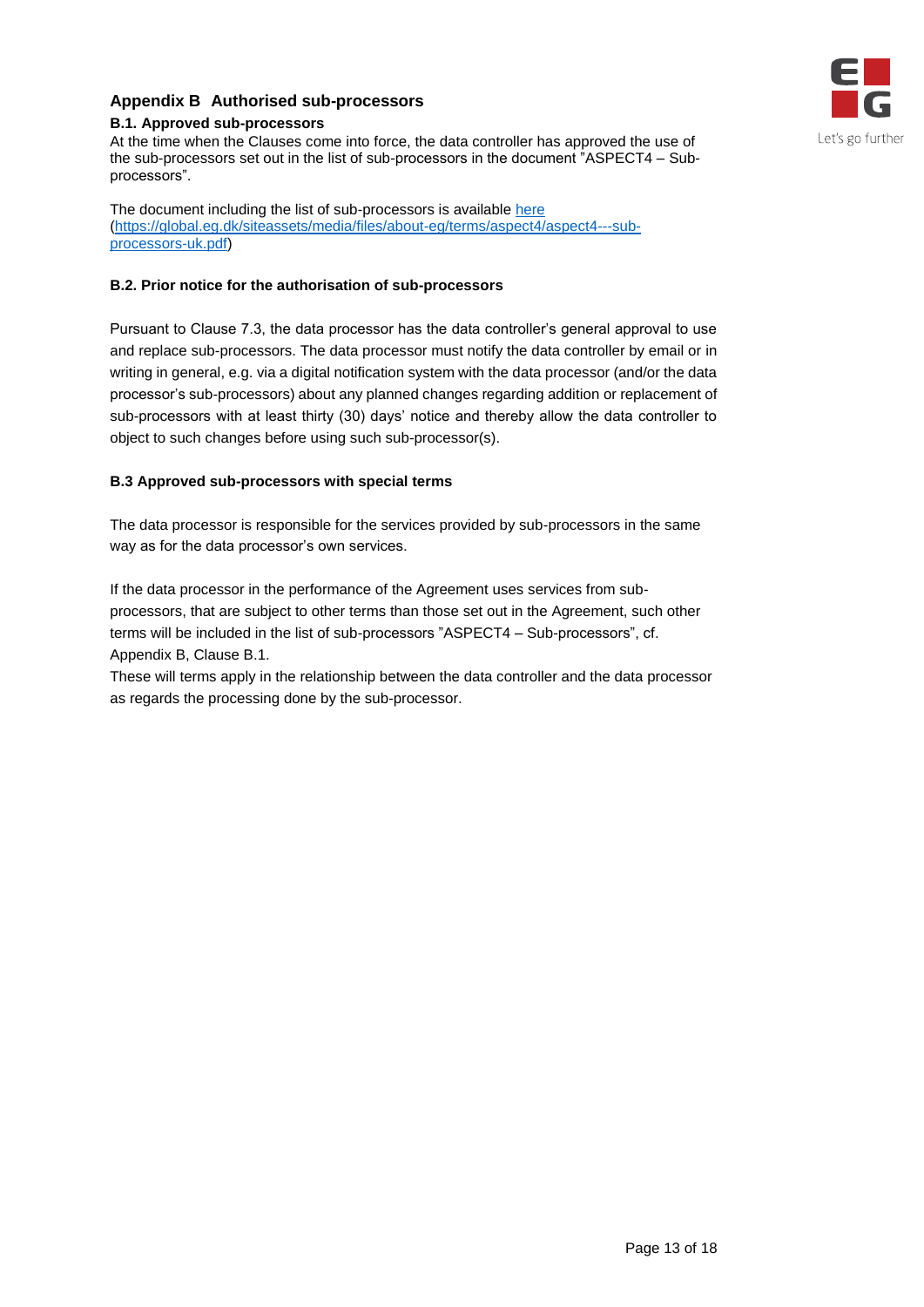## <span id="page-13-0"></span>**Appendix C Instruction pertaining to the use of personal data C.1. The subject of/instruction for the processing**



The data processor's processing of personal data on behalf of the data controller shall be carried out by the data processor performing the following:

Any processing required for the data processor to comply with the obligations set out in the Agreement between the parties. Thus, the following processing activities are comprised by the Clauses: Implementation, operation, support, test and maintenance of the service. In this connection, the data controller accepts transfer of personal data from production to test environment.

#### **Customer specific fields and free text fields**

The data controller accepts that no other personal data are specified in connection with customer-specific and free text fields than those set out in Appendix A. If the data controller sets out other personal data than those specified in Appendix A, the data controller shall immediately notify the data processor thereof and update the instruction in the Clauses.

#### **C.2. Security of processing**

The level of security shall take into account:

The data processor implements appropriate technical and organizational measures to ensure a level of security appropriate to the risks associated with the processing activities that the data processor performs for the data controller.

The technical and organizational measures are determined taking into account the current technical level, the implementation costs, the nature, scope, coherence and purpose of the processing in question, as well as the risks of varying probability and seriousness for the rights and freedoms of natural persons.

In assessing the appropriate level of security, particular account shall be taken of the risks posed by processing, in particular in the event of accidental or unlawful destruction, loss, alteration, unauthorized disclosure of or access to personal data transmitted, stored or otherwise processed.

The data processor is then entitled and obliged to make decisions about which technical and organizational security measures must be implemented in order to establish the necessary (and agreed) level of security.

#### **C.3. Assistance to the data controller**

The data processor shall insofar as this is possible – within the scope and the extent of the assistance specified below – assist the data controller in accordance with Clause 9.1. and 9.2. by implementing the following technical and organisational measures:

At the specific request of the data controller, the data processor, taking into account the nature of the processing, assists the data controller as far as possible by appropriate technical and organizational measures in compliance with the data controller's obligation to respond to requests for data subjects' rights.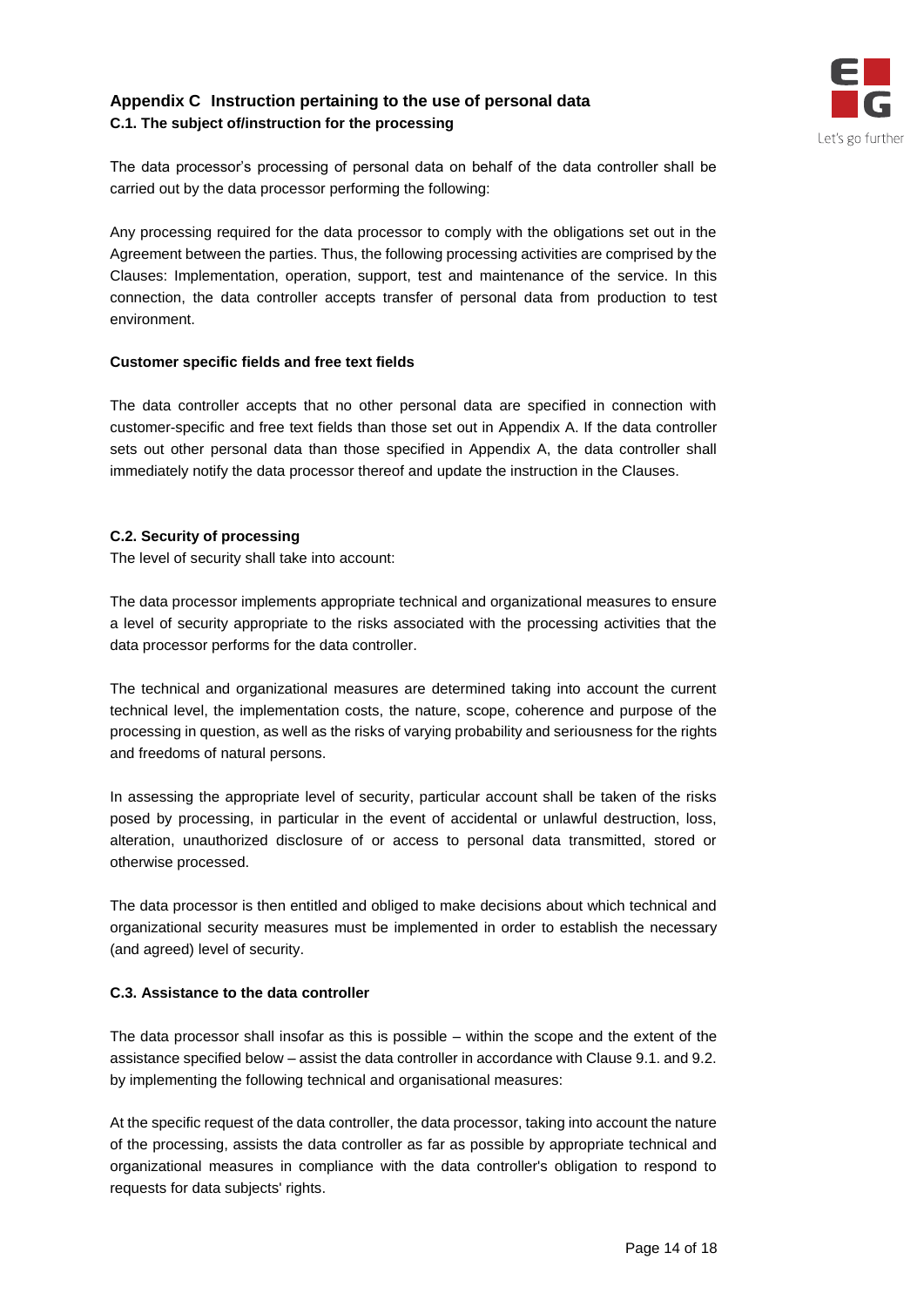If a data subject submits a request for the exercise of his rights to the data processor, the data processor shall notify the data controller without undue delay.



Taking into account the nature of the processing and the information available to the data processor, the data processor, upon specific request, assists the data controller in ensuring compliance with the data controller's obligations in relation to:

- Implementation of appropriate technical and organizational measures
- Security breach
- Notification of breach of personal data security to the data subject
- Conducting impact assessments
- Prior consultations with the supervisory

#### **C.4. Storage period/erasure procedures**

Upon termination of the service regarding processing of personal data, the data processor shall either delete or return the personal data in accordance with Clause 11.1, unless otherwise specifically agreed between the parties.

#### **C.5. Processing location**

Details on the data processor's and its sub-processors' processing facilities can be obtained by contacting the data processor. This information can be disclosed to the extent disclosure can take place without any safety risk in the opinion of the data processor. In such situation, only information about country and town for the processing facility will be disclosed.

#### **C.6. Instruction on the transfer of personal data to third countries**

The data processor is entitled to use sub-processors in third countries to fulfil the data processor's obligations towards the data controller.

Use of sub-processors in third countries is only allowed if (i) the transfer is based on an adequacy decision of the European Commission, including e.g. that the said third country has an adequate level of protection, (ii) the transfer is comprised by sufficient guarantees like e.g. the European Commission's standard provisions or (ii) the transfer is comprised by relevant binding corporate rules. If required pursuant to the transfer basis applied that the data controller is a direct party in the transfer basis, the data processor shall be considered authorised to accept such an agreement on behalf of the data controller. The data processor is entitled to transfer this authorisation to sub-processors whereby sub-processors can set up and agree to a valid transfer basis on behalf of the data controller.

Appendix B, Clause B.1, includes a specification of the sub-processors in third countries approved by the data controller, and which sub-processors the data processor is thus entitled to transfer personal data to when the Clauses come into force.

The data processor is authorised by the data controller to enter into an agreement on amendment of the EU standard provisions attached to the Agreement. This can result from changes in the data protection legislation, including new standard provisions from the EU. Any amendments will only be made in accordance with the EU rules for using EU standard provisions in force from time to time. The current version of the agreed EU standard provisions can be obtained from the data processor at the request of the data controller or the data subject.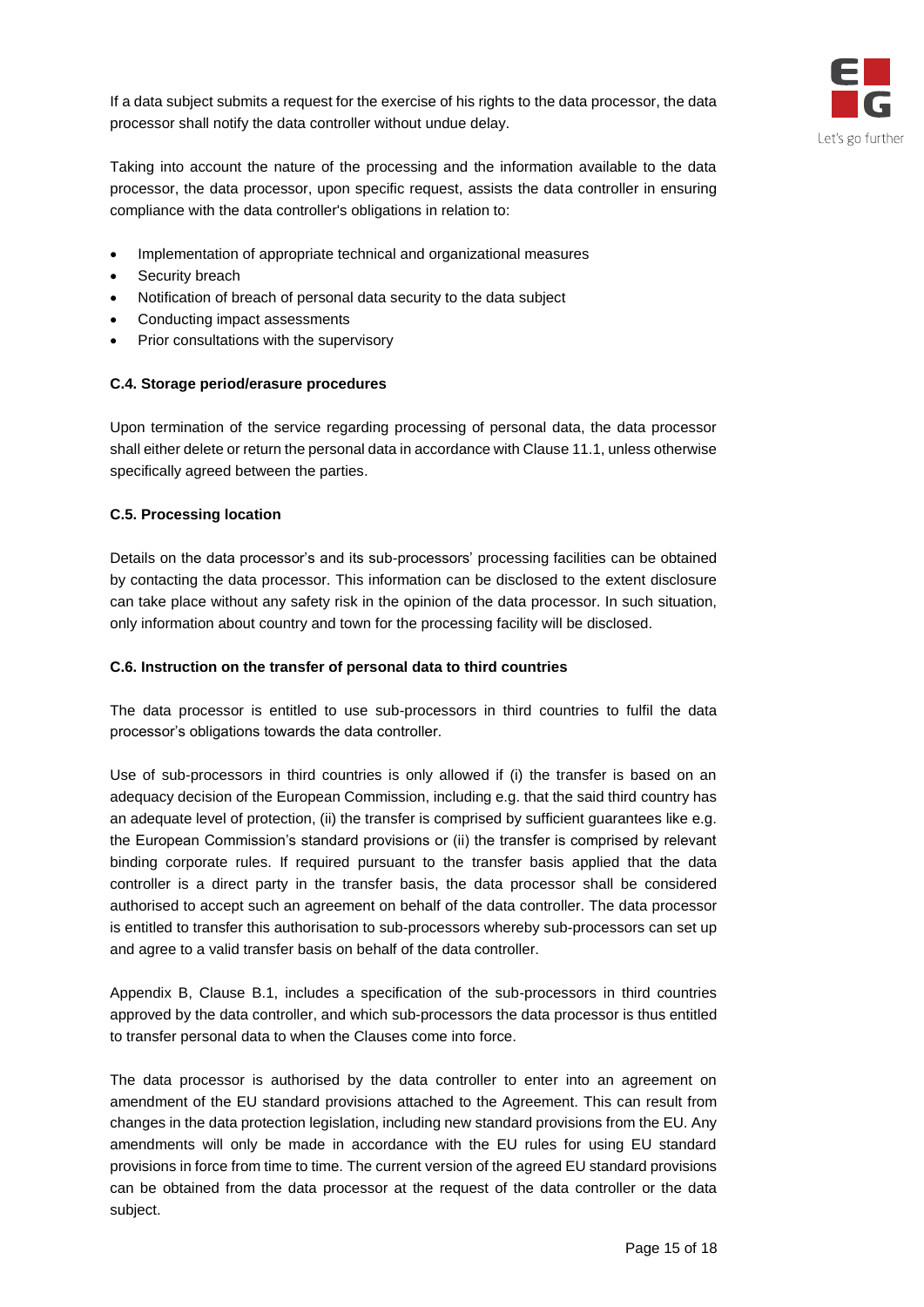

If the data controller does not in the Clauses or subsequently provide documented instructions pertaining to the transfer of personal data to a third country, the data processor shall not be entitled within the framework of the Clauses to perform such transfer.

The parties agree to comply with the process set out in Appendix B, Clause B.2 and B.3, regarding addition or replacement of sub-processors in third countries. Thus, the data controller's instruction also comprises transfer of personal data to new sub-processors in third countries, which during the term of the Clauses are engaged by the data processor in accordance with the process set out in Appendix B, Clause B.2 and B.3 and this Clause C.6.

# **C.7. Procedures for the data controller's audits, including inspections, of the processing of personal data being performed by the data processor**

If the data processor is required to obtain an audit report of types ISAE 3402 or ISAE 3000 or equivalent from an independent third party regarding the data processor's compliance with the General Data Protection Regulation, data protection provisions deriving from other EU law or the national law of the Member States and these provisions (Clauses), this will be at the data controller's expense.

The data processor shall make available to the data controller all information necessary to demonstrate compliance with the requirements of the Clauses. The data processor hereby provides the opportunity for and contributes to audits, including inspections carried out by the data controller or another auditor authorized by the data controller.

If an audit is performed by someone other than the data controller himself, this other auditor must be independent and non-competitive with the data processor and otherwise be subject to a duty of confidentiality and secrecy either as a result of law or as a result of a confidentiality agreement on which the data controller can support the direct auditor in question directly.

The data processor shall immediately notify the data controller if an instruction to make information available or allow for audits and inspections in the data processor's opinion is in breach of the GDPR or data protection provisions of other EU or national law.

The data controller shall compensate the data processor's time and cost related to monitoring (e.g. physical inspections, collection of written information and reply to questionnaires). Unless otherwise agreed between the parties, the data processor's contribution to such monitoring will be invoiced on a time and materials basis, cf. Appendix D.

## **C.8 Procedures for the data processor's audits, including inspections, of the processing of personal data being performed by the sub data processor.**

The data processor is required from a risk-based approach once a year at the sub data processor's expense to obtain an audit report from an independent third party regarding the sub data processor's compliance with the General Data Protection Regulation, data protection provisions deriving from other EU law or the national law of the Member States and these provisions (Clauses).

The Parties agree to the use of the following types of audit reports in accordance with the Clauses:

ISAE 3000, ISAE 3402, Soc 1, and Soc 2 type I or type II, or where the data processor will perform follow up in the form of e.g. audit reports as well as questionnaires and documentation, or other equivalent type of report based on comparable or stricter standards.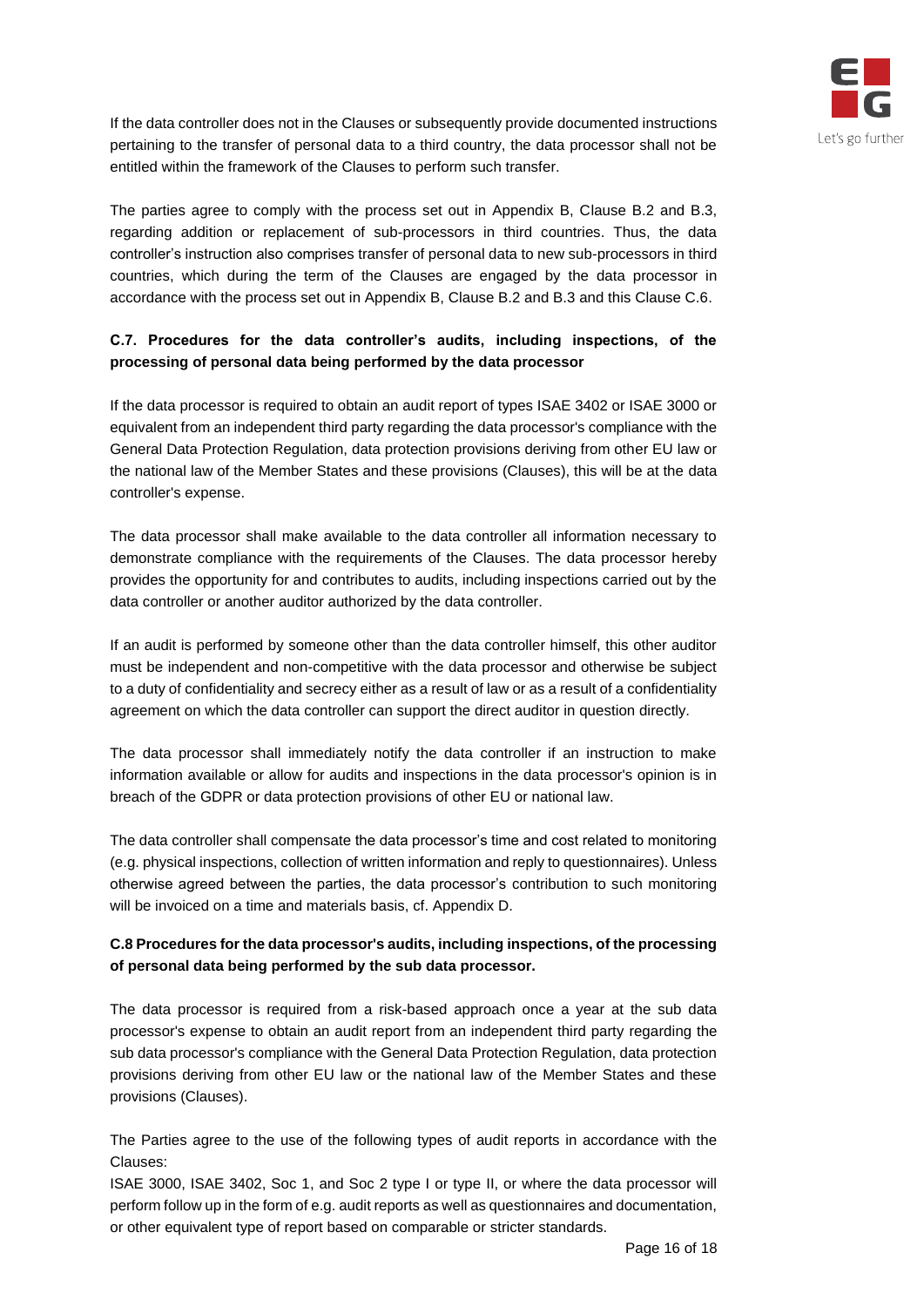



The data processor or another auditor authorized by the data processor audits the sub data processor from a risk-based approach, based on the specific processing activity performed by the sub data processor and the types of personal data that are being processed, in order to determine the sub data processor's compliance with the General Data Protection Regulation, data protection provisions deriving from other EU law or the national law of the Member States and these provisions (Clauses).

The documentation of the conducted audit with the relevant sub data processor can be obtained from the data processor at the request of the data controller.

If the conducted audit implies that the technical and organisational measures already implemented by the sub data processor are insufficient, the data controller may request implementation of additional measures to comply with the General Data Protection Regulation, data protection provisions deriving from other EU law or the national law of the Member States and these provisions (Clauses).